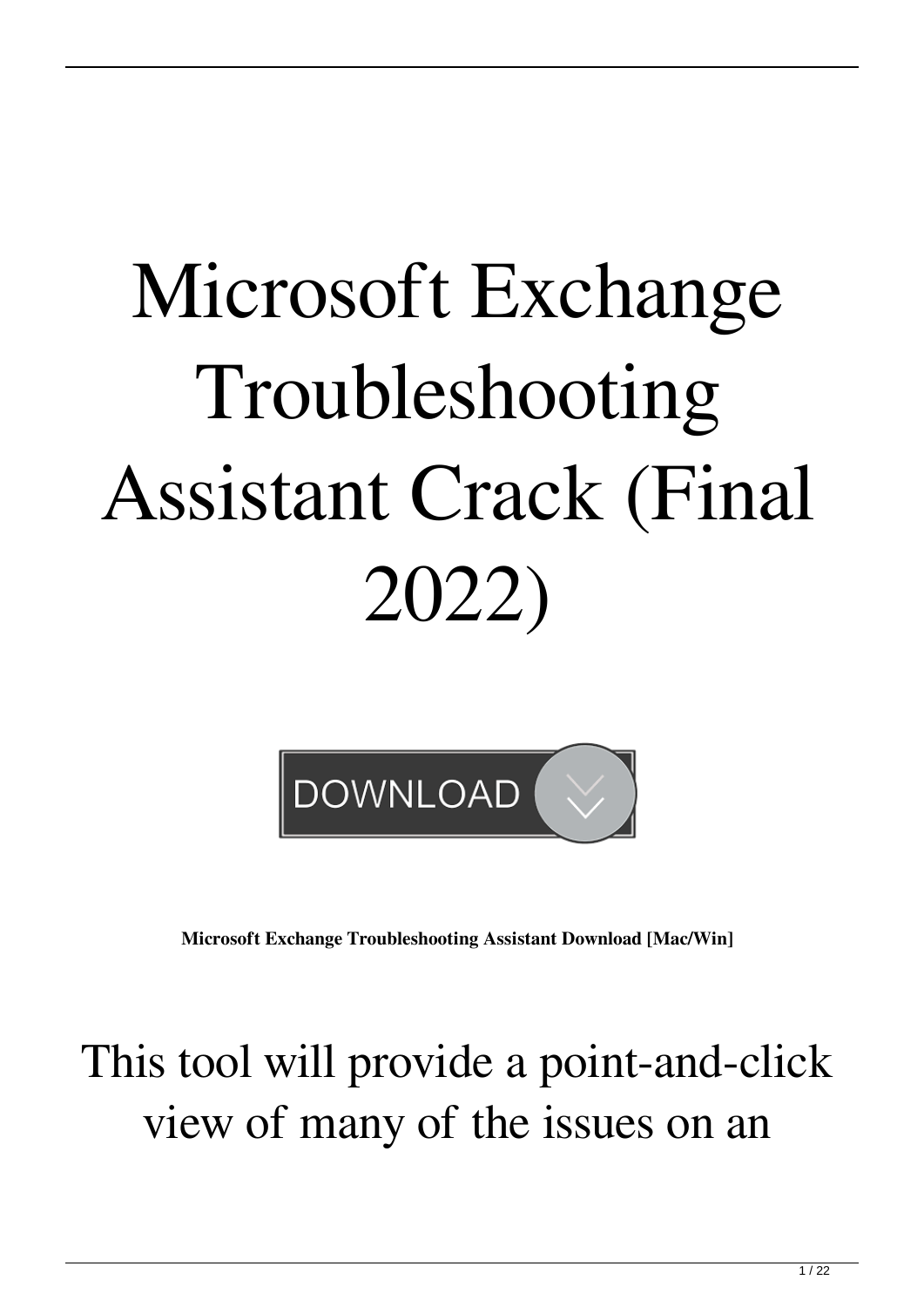Exchange 2010 server, including performance, mail flow, and database mounting issues. By executing this tool, a user can quickly narrow down issues on their Exchange server and perform troubleshooting steps for each issue that the tool identifies. Learn from the experts This tool is the result of a Microsoft Exchange team's request for a tool to allow an expert user to more easily troubleshoot Exchange server issues. It is created in consultation with and based on feedback from Exchange experts. This tool was developed as a proof-of-concept to demonstrate the ability of the Exchange team to create a tool that would allow experts to quickly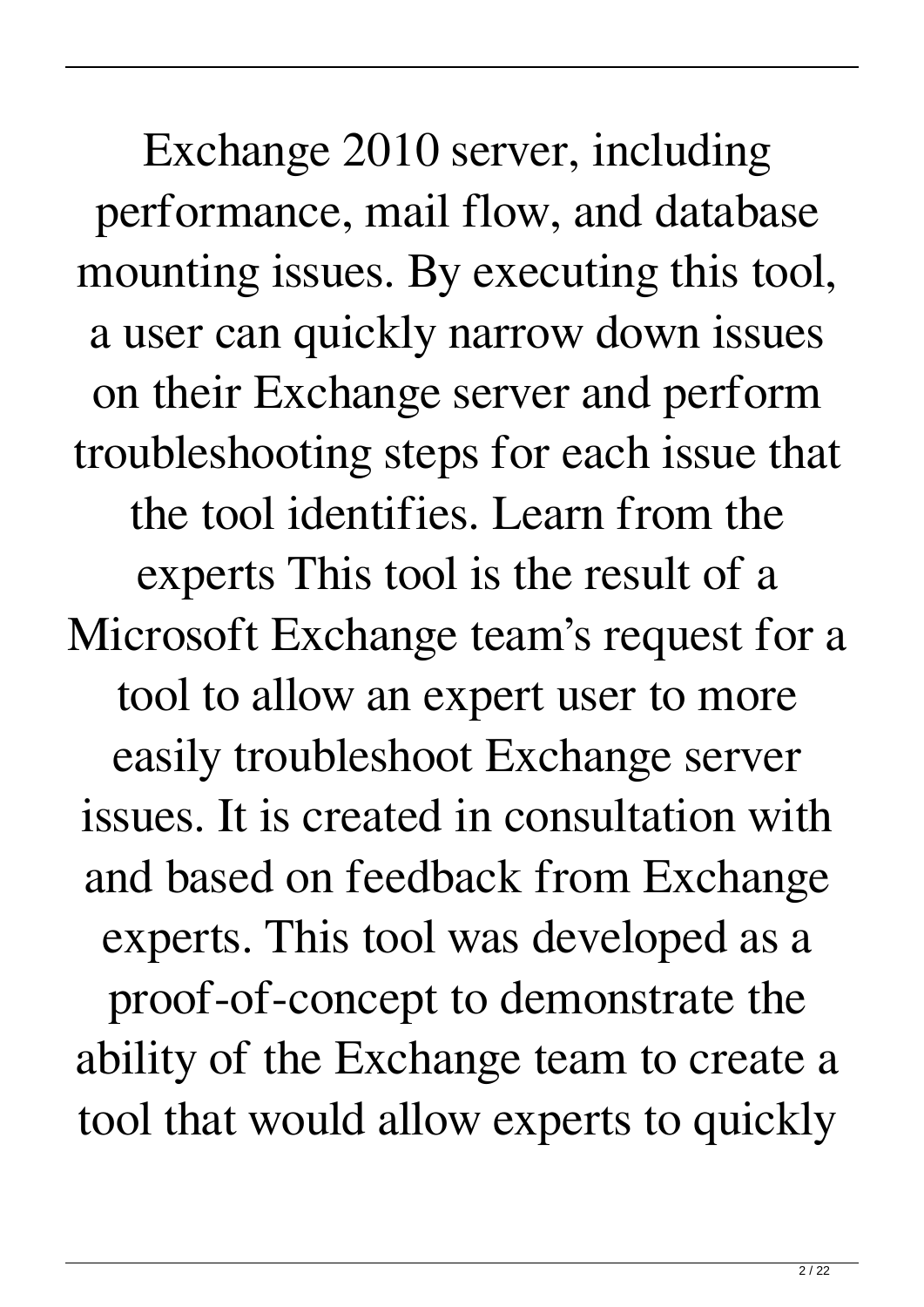perform troubleshooting and root cause analysis for many Exchange issues. The Exchange Troubleshooting Assistant can automatically identify issues and suggest troubleshooting steps that you can perform to resolve the issue. After the steps are completed, the Exchange Troubleshooting Assistant will display the results on a report page. In addition

to automating the execution of troubleshooting steps, the Exchange Troubleshooting Assistant also collects metrics and metrics data, traces, trace logs, and other operational data that may identify and help resolve the root cause of the issue. The Exchange Troubleshooting Assistant will learn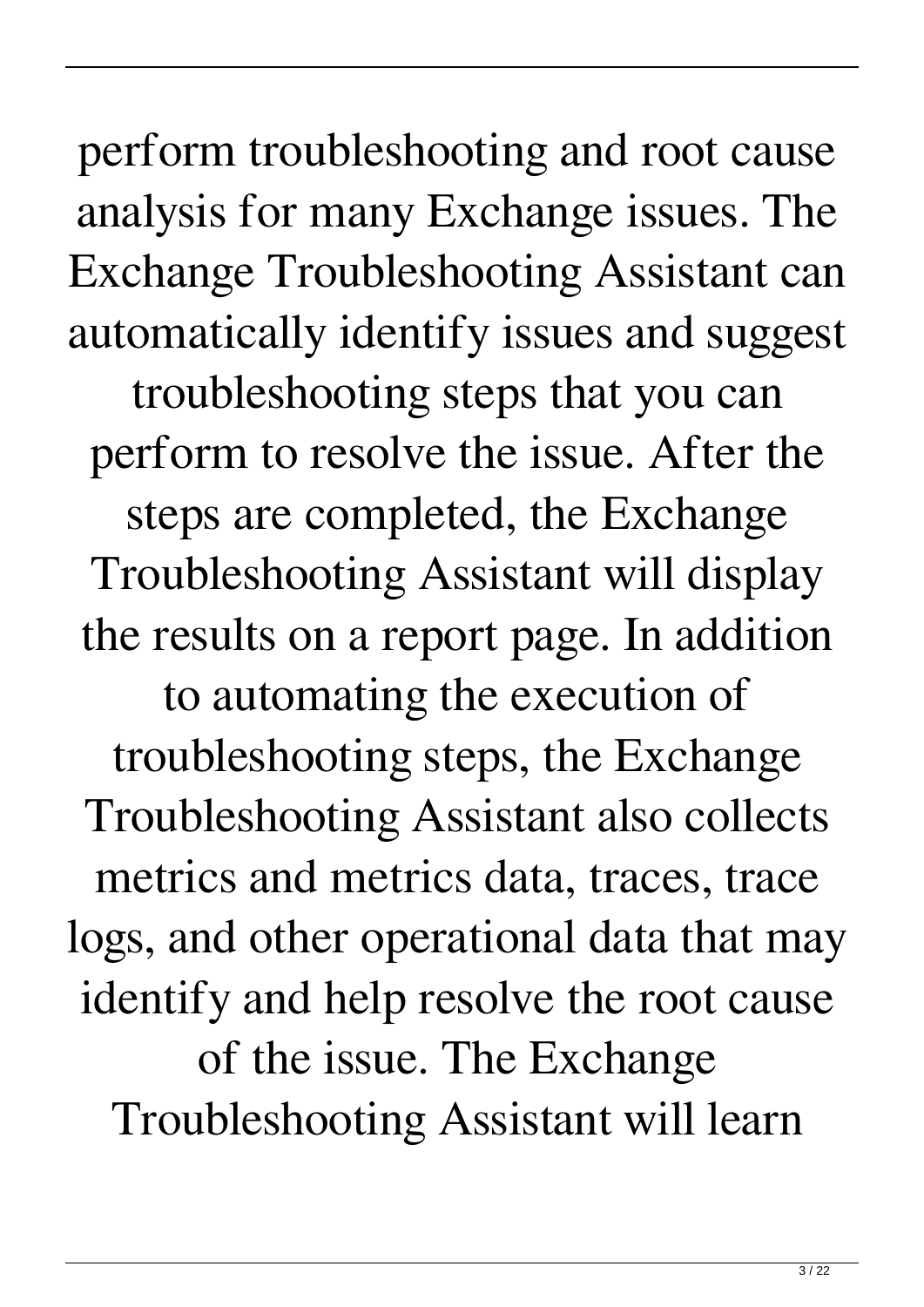from the expert user and perform any actions that were performed during the troubleshooting process as the tool is being used, thereby narrowing down the list of potential problems as the tool is used. Using the Exchange Troubleshooting Assistant in real time The Exchange Troubleshooting Assistant can also be used in real time as a troubleshooting and analysis tool for issues that are identified during a server reboot or when an issue occurs on the Exchange server. This allows you to quickly identify, analyze, and resolve the cause of the issue before the issue escalates to a larger issue. The Exchange Troubleshooting Assistant will perform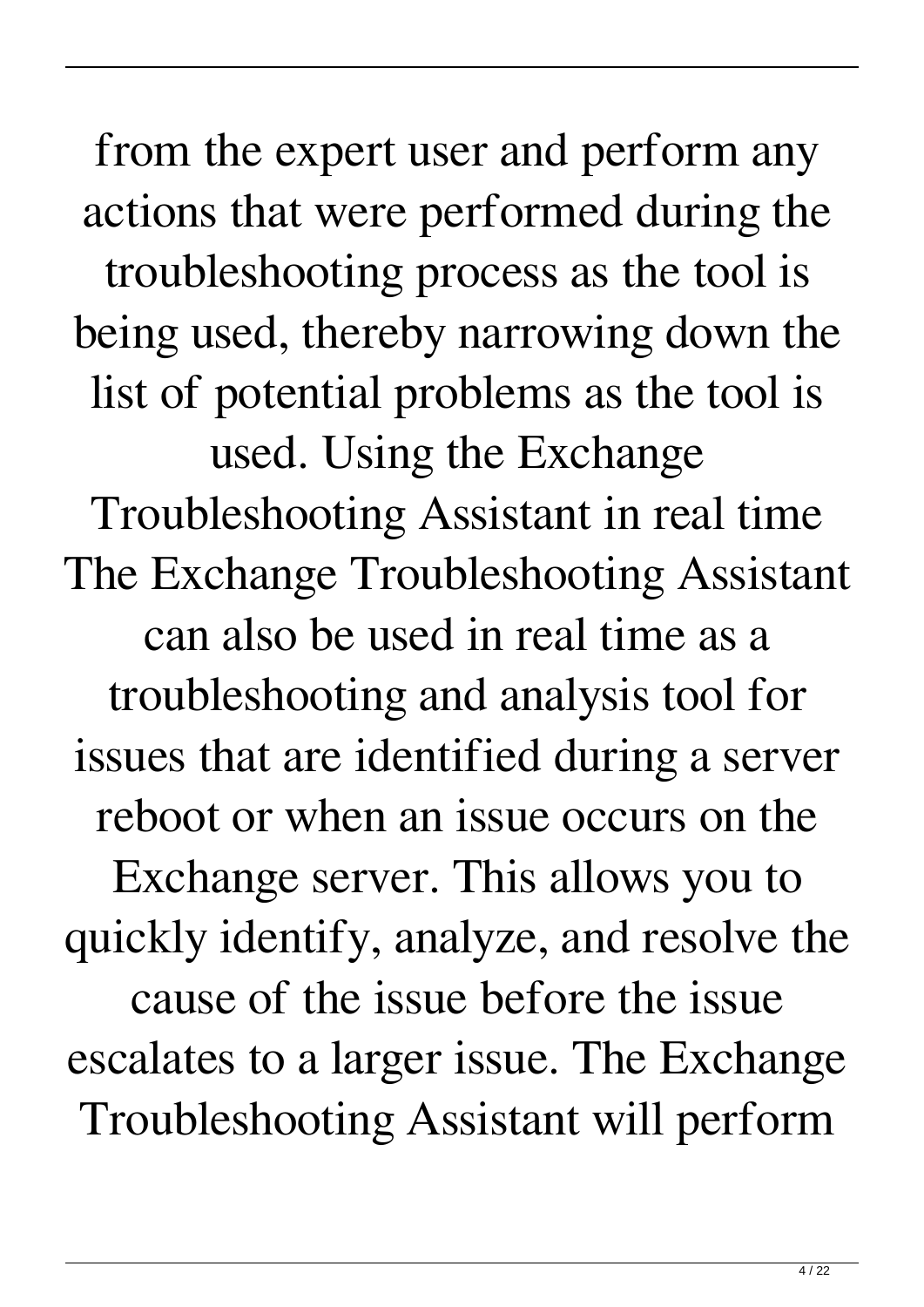the following troubleshooting steps in real time while a user performs them: Perform basic Microsoft Exchange troubleshooting steps Quickly identify potential issues in the Exchange server Collect metric and live trace information Collect configuration data Collect performance and email metrics and logs The Exchange Troubleshooting Assistant uses a management tool to interact with the Exchange server being troubleshooted. The Exchange Troubleshooting Assistant will collect and analyze the information from the management tool, and provide the results of the analysis in a report. The Exchange Troubleshooting Assistant provides the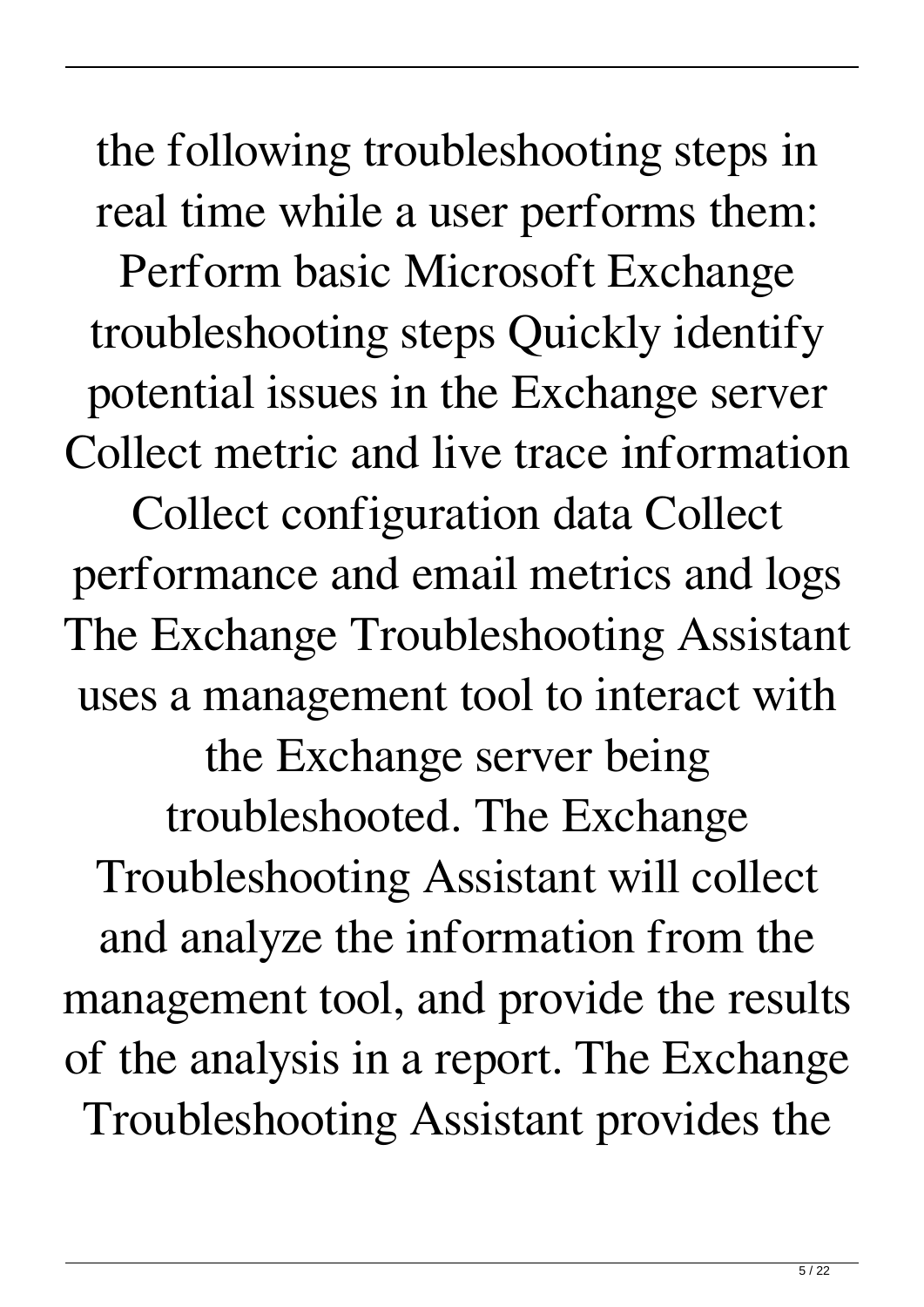### following capabilities:

**Microsoft Exchange Troubleshooting Assistant Crack+ [32|64bit] [Latest-2022]**

The tool provides a workflow which collects and analyzes data in the following ways EXCHANGE Troubleshooting Assistant can be run from a command line, or via a tool such as NOPASSVISION, to automatically collect data about an Exchange server and determine the root cause of any performance, mail flow, or database mounting issues that you are experiencing. The tool includes • Data collection capabilities to capture data required for troubleshooting, • Single thread execution to speed up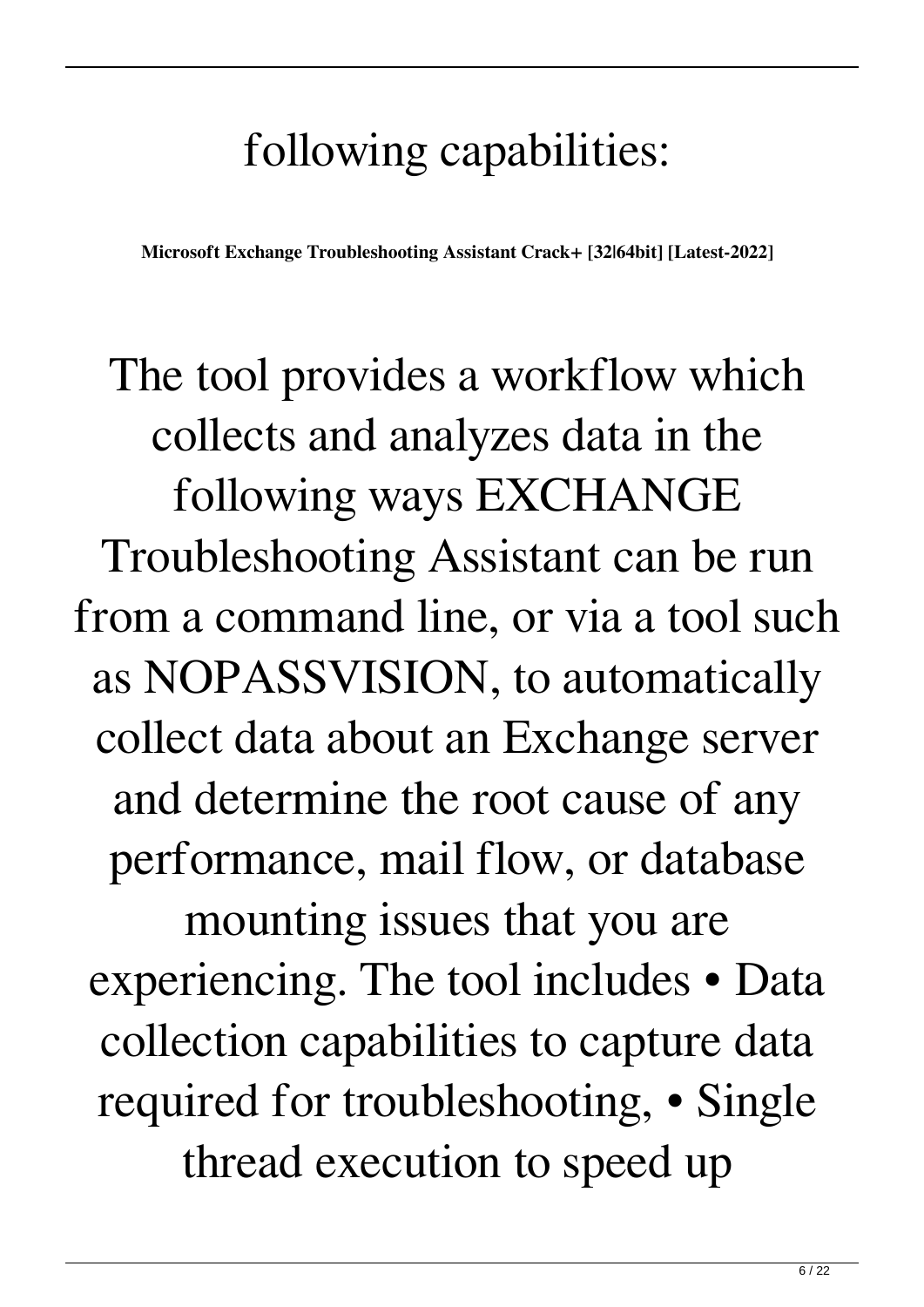troubleshooting, • Auto detection to ensure that all required data is available. • Local configuration support for troubleshooting Exchange servers that are connected to a network or the Internet, • Debugging console support, to enable you to access the tool's output in your debugger. • A comprehensive root cause analysis engine that can be customized to determine the root cause of the issues you are experiencing. SYSTEM REQUIREMENTS: • • Microsoft.NET Framework 3.5 SP1 or higher. • • Windows Server 2008 or Windows Server 2003 R2 SP1 or higher. Troubleshooting Exchange 2013 Download IT COST: • • Free. System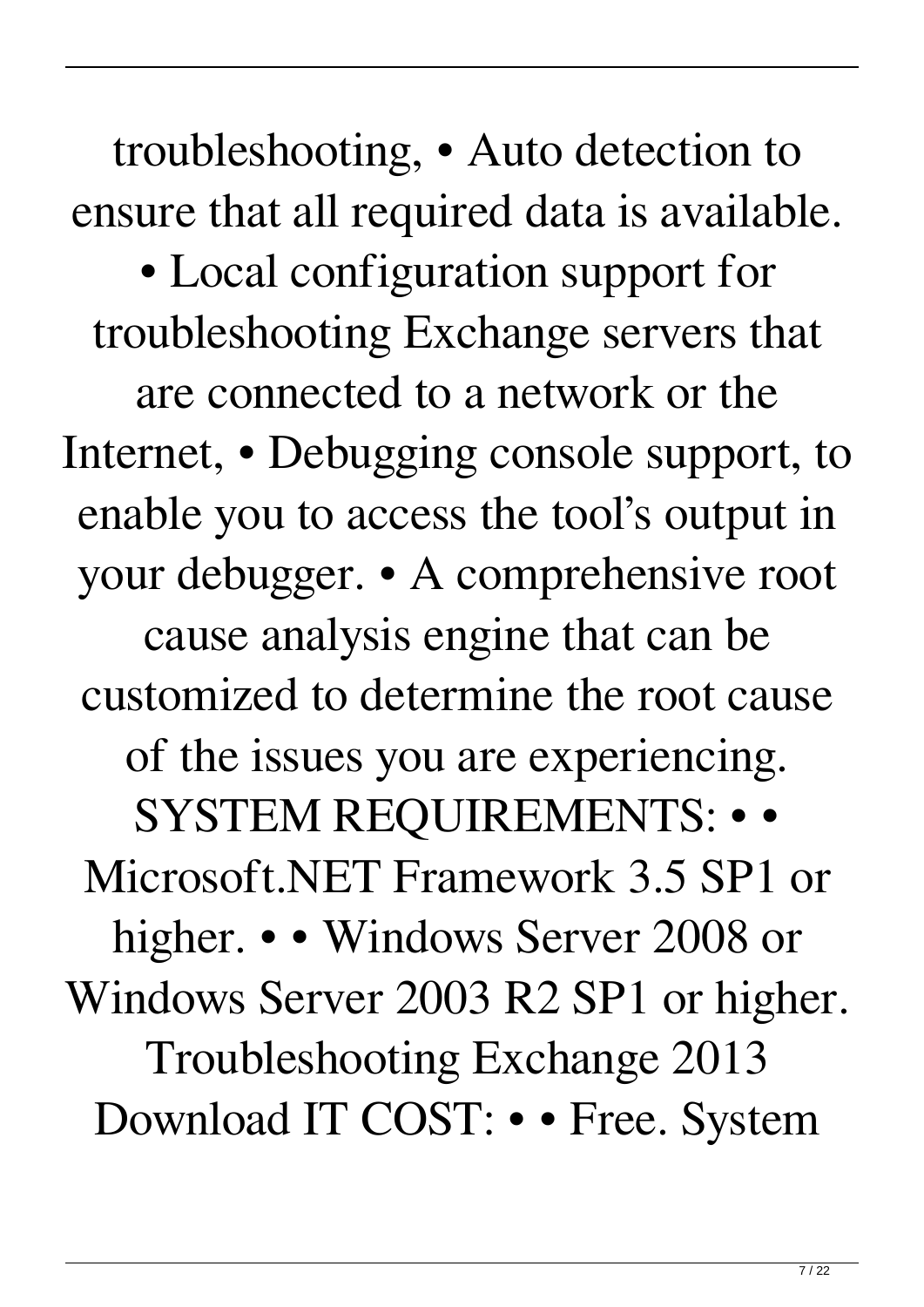Center Operations Manager (SCOM) is a collection of Microsoft System Center Suite components designed to help IT professionals monitor, measure, and control the availability and performance of Microsoft Windows Server and Microsoft Windows client computers, servers, network devices and services, and databases. It includes the following tools: Troubleshooting Exchange 2013 Download System Center Operations Manager 2012 (SCOM 2012) is an easyto-use management platform that provides business management tools that help you monitor, report, and troubleshoot problems across the enterprise. Troubleshooting Exchange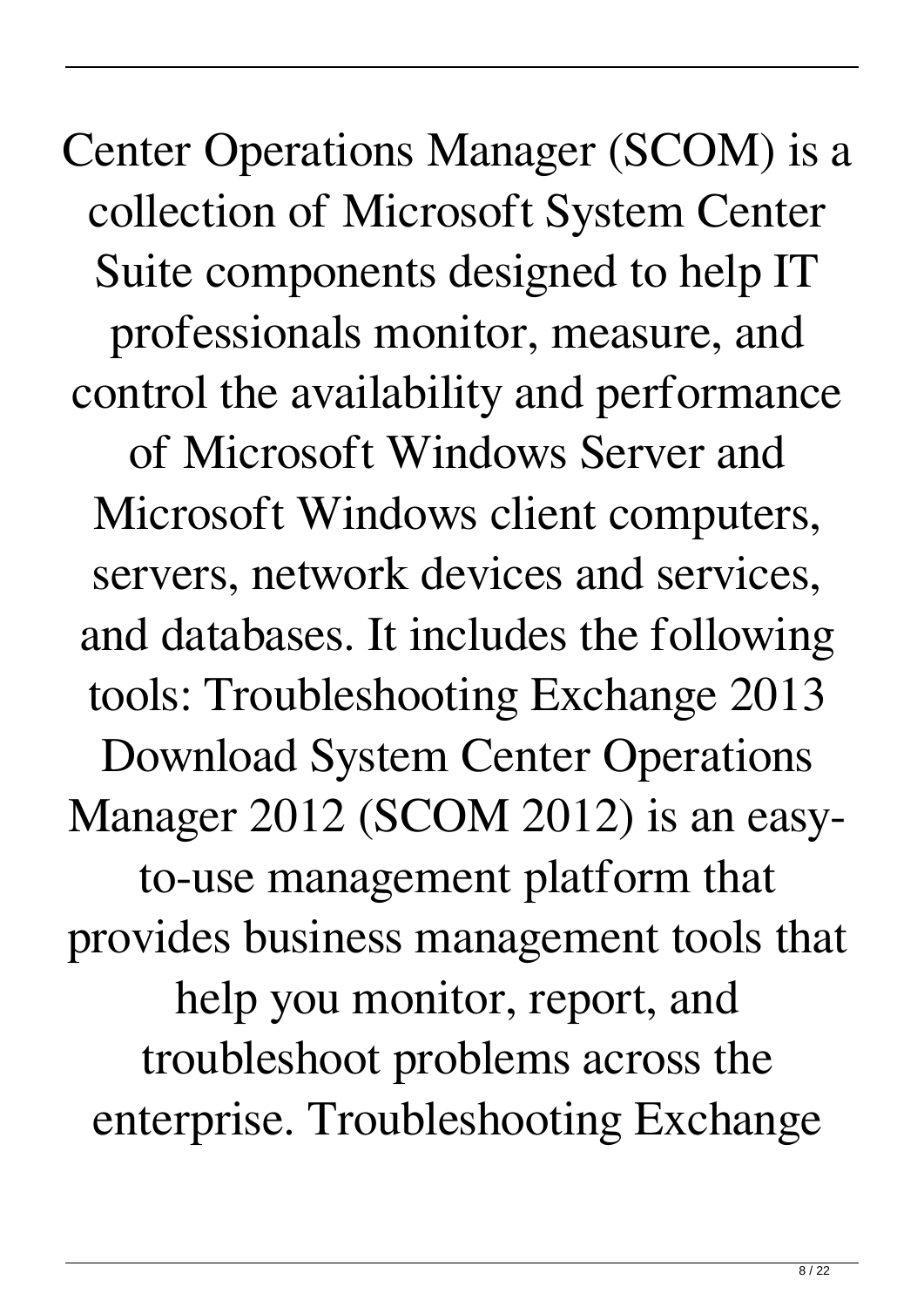2013 Download System Center Operations Manager 2007 (SCOM 2007) is an easy-to-use management platform that provides business management tools that help you monitor, report, and troubleshoot problems across the enterprise. System Center Operations Manager 2007 (SCOM 2007) is an easyto-use management platform that provides business management tools that help you monitor, report, and troubleshoot problems across the enterprise. Troubleshooting Exchange 2013 Download System Center Operations Manager 2010 (SCOM 2010) is an easy-to-use management platform that provides business management tools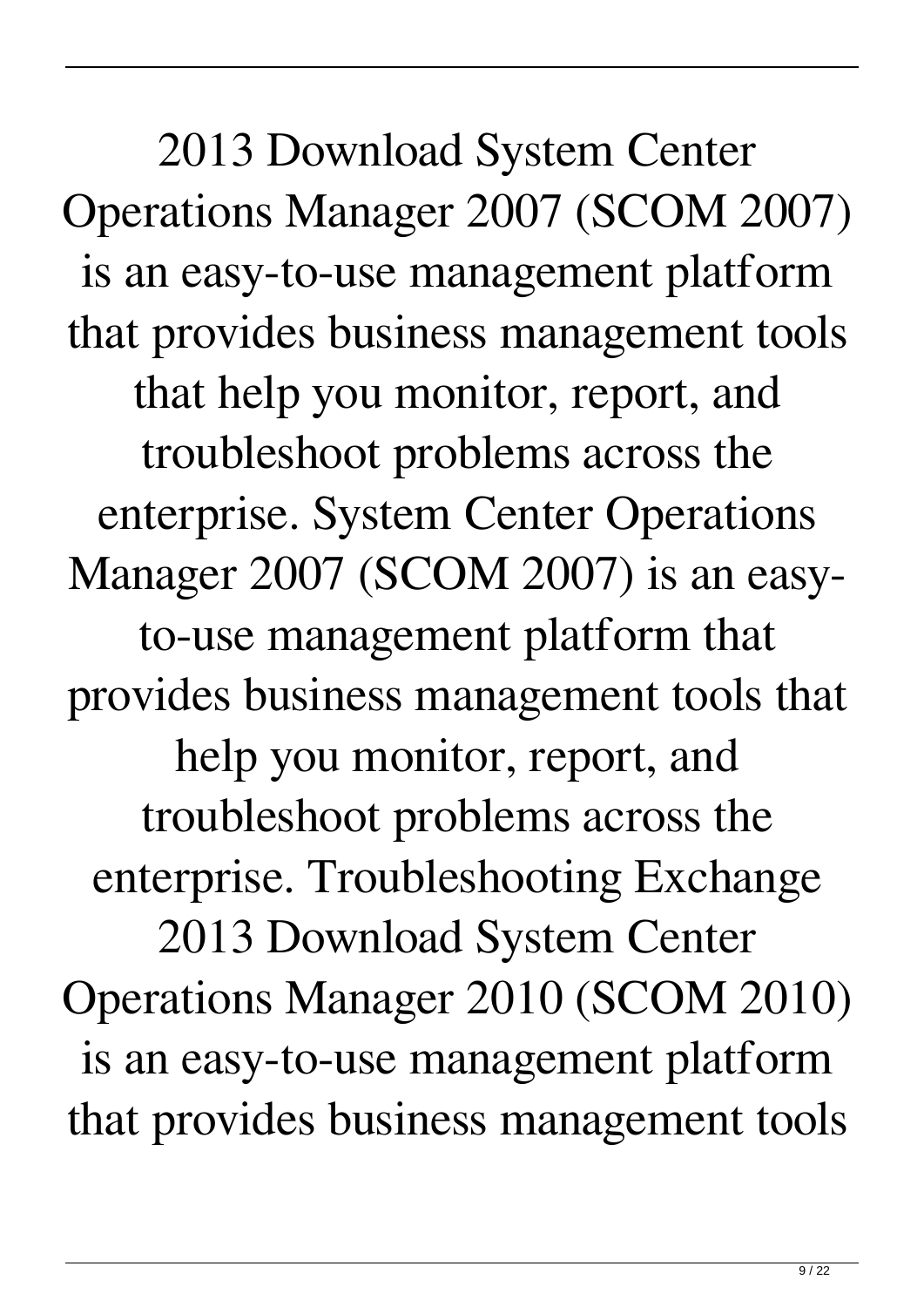that help you monitor, report, and troubleshoot problems across the enterprise. Troubleshooting Exchange 2013 Download System Center Operations Manager 2008 R2 (SCOM 2008 R2) 81e310abbf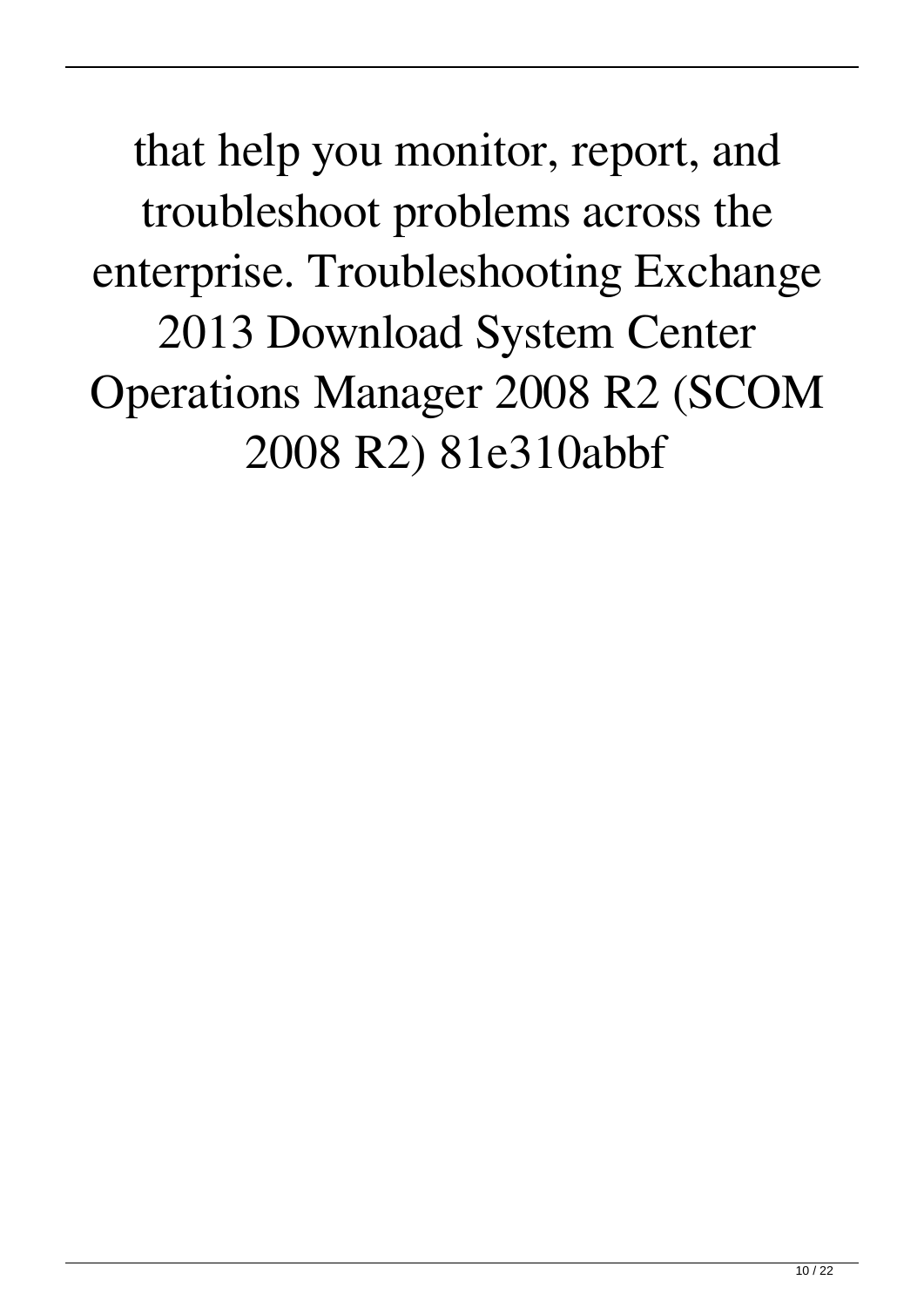The Exchange Troubleshooting Assistant (ETA) is a tool that provides Microsoft Exchange Server administrators with assistance in the diagnosis of performance, mail flow and database mounting issues. The tool automatically determines what set of data is required to troubleshoot the identified symptoms and collects configuration data, performance counters, event logs and live tracing information from an Exchange server and other appropriate sources. The tool analyzes each subsystem to determine individual bottlenecks and component failures, then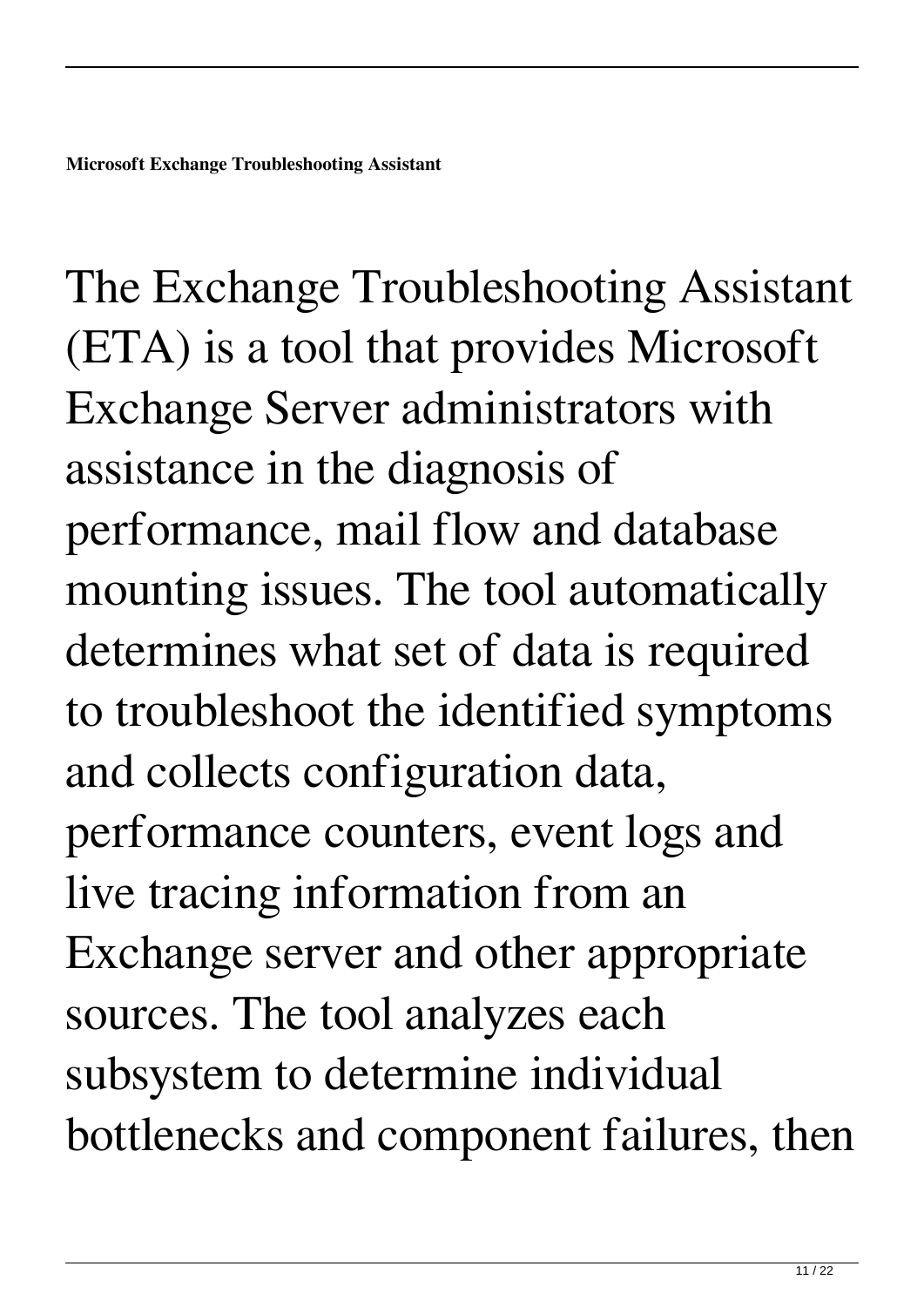### aggregates the information to provide root cause analysis. The Exchange Troubleshooting Assistant has the following functional areas:

Troubleshooting Assistant Description The Exchange Troubleshooting Assistant (ETA) is a tool that provides Microsoft Exchange Server administrators with assistance in the diagnosis of performance, mail flow and database mounting issues. The tool automatically determines what set of data is required to troubleshoot the identified symptoms and collects configuration data, performance counters, event logs and live tracing information from an Exchange server and other appropriate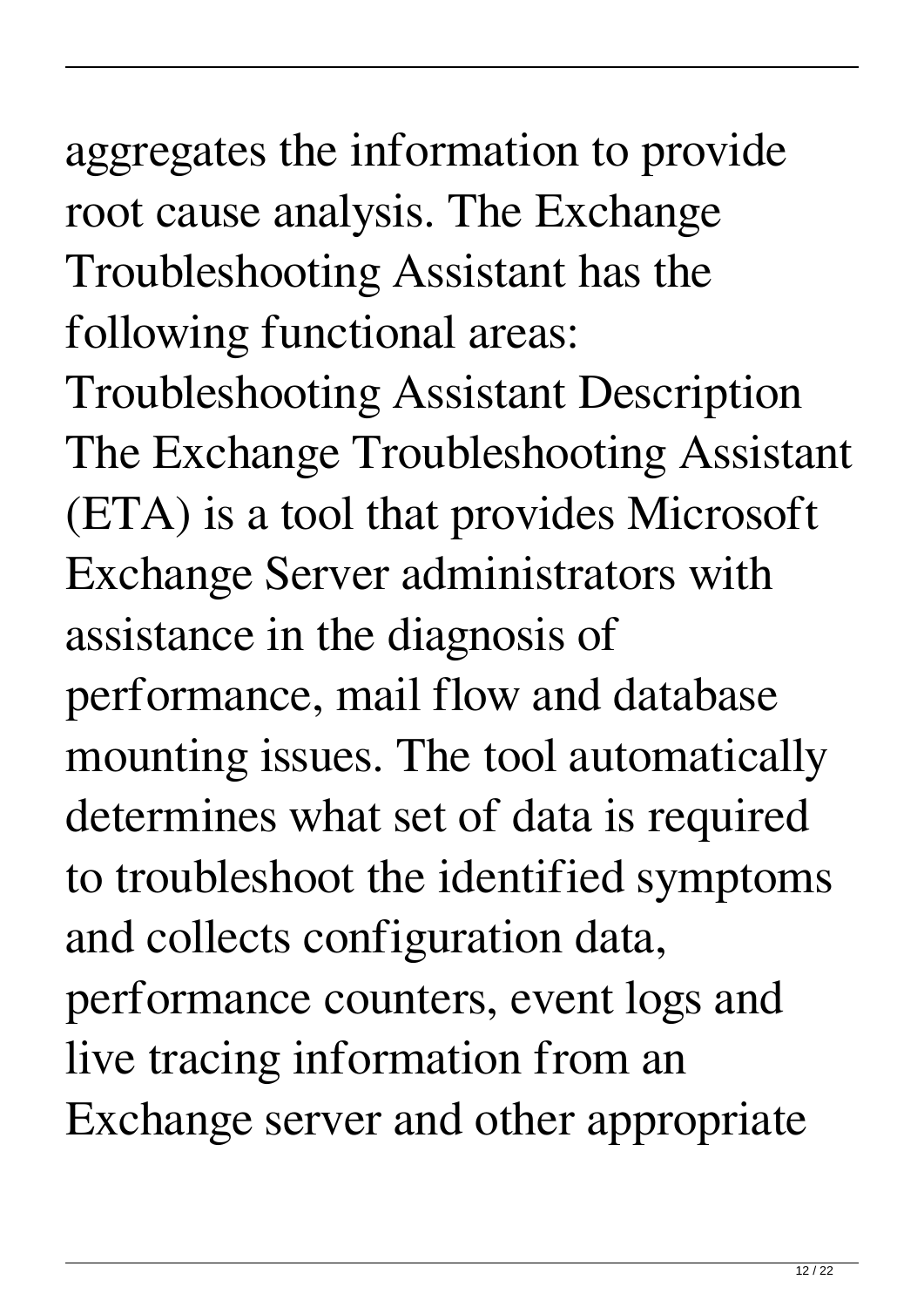## sources. The tool analyzes each subsystem to determine individual bottlenecks and component failures, then aggregates the information to provide root cause analysis. The Exchange Troubleshooting Assistant has the

following functional areas:

Troubleshooting Assistant Functional Areas The Exchange Troubleshooting Assistant has the following functional areas: Dashboard Description: The Dashboard shows the current status of the Exchange Troubleshooting Assistant and provides a summary of the last analysis run. The Dashboard also lists the next analysis steps that need to be run, and prompts the user for which of these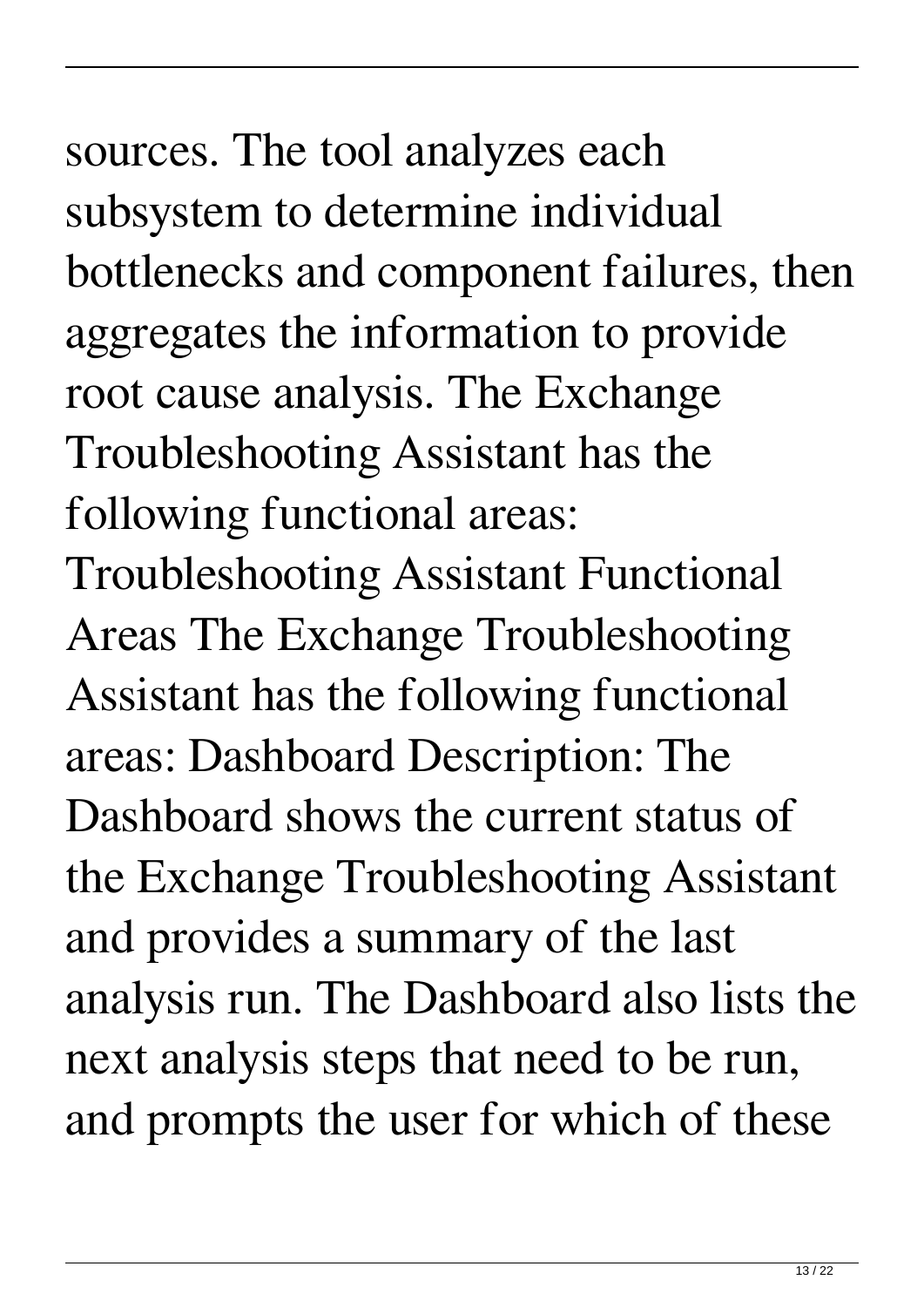#### steps they want to execute.

Troubleshooting Assistant Dashboard The Dashboard provides the following information: -Status of the Exchange Troubleshooting Assistant: In the dashboard you can see the overall status of the tool. You can change the status to Suspend, Resume or Stop by clicking on the corresponding buttons. -Next Analysis Steps: The dashboard provides the next steps that need to be run to analyze the server. You can execute one of these steps by clicking on the corresponding buttons. You can see details of these steps in the next analysis steps tab. -Summary of the last analysis run: The last analysis run summary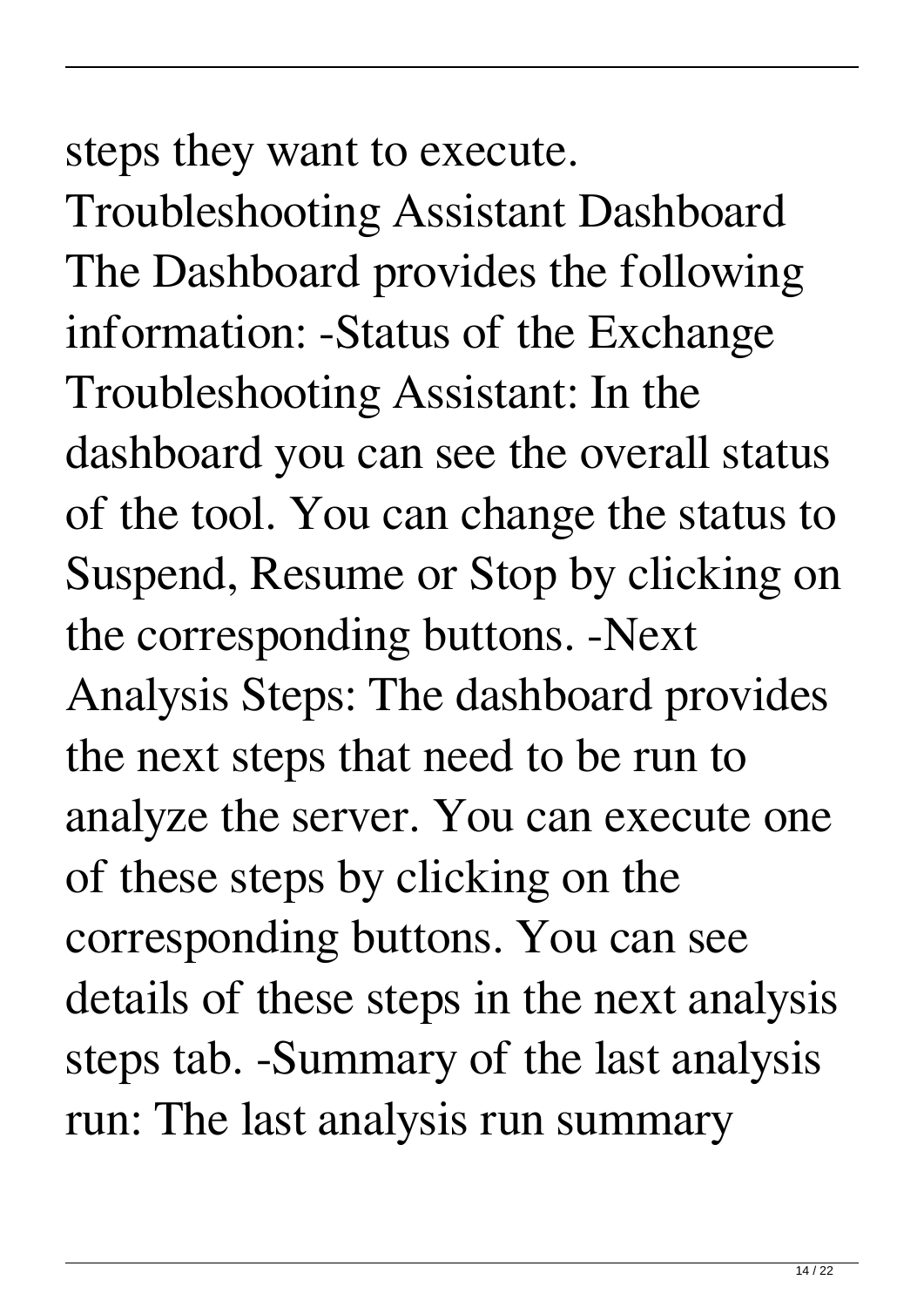displays the results of the last run of the tool. -Next Analysis Steps: This tab provides the next steps that need to be run to analyze the server. You can execute one of these steps by clicking on the corresponding buttons. You can see details of these steps in the next analysis steps tab. Troubleshooting Assistant Dashboard

**What's New In Microsoft Exchange Troubleshooting Assistant?**

Exchange Troubleshooting Assistant is a.NET framework based tool that enables administrators to automate the execution of trouble-shooting steps. It runs preconfigured troubleshooting scripts for specific performance issues,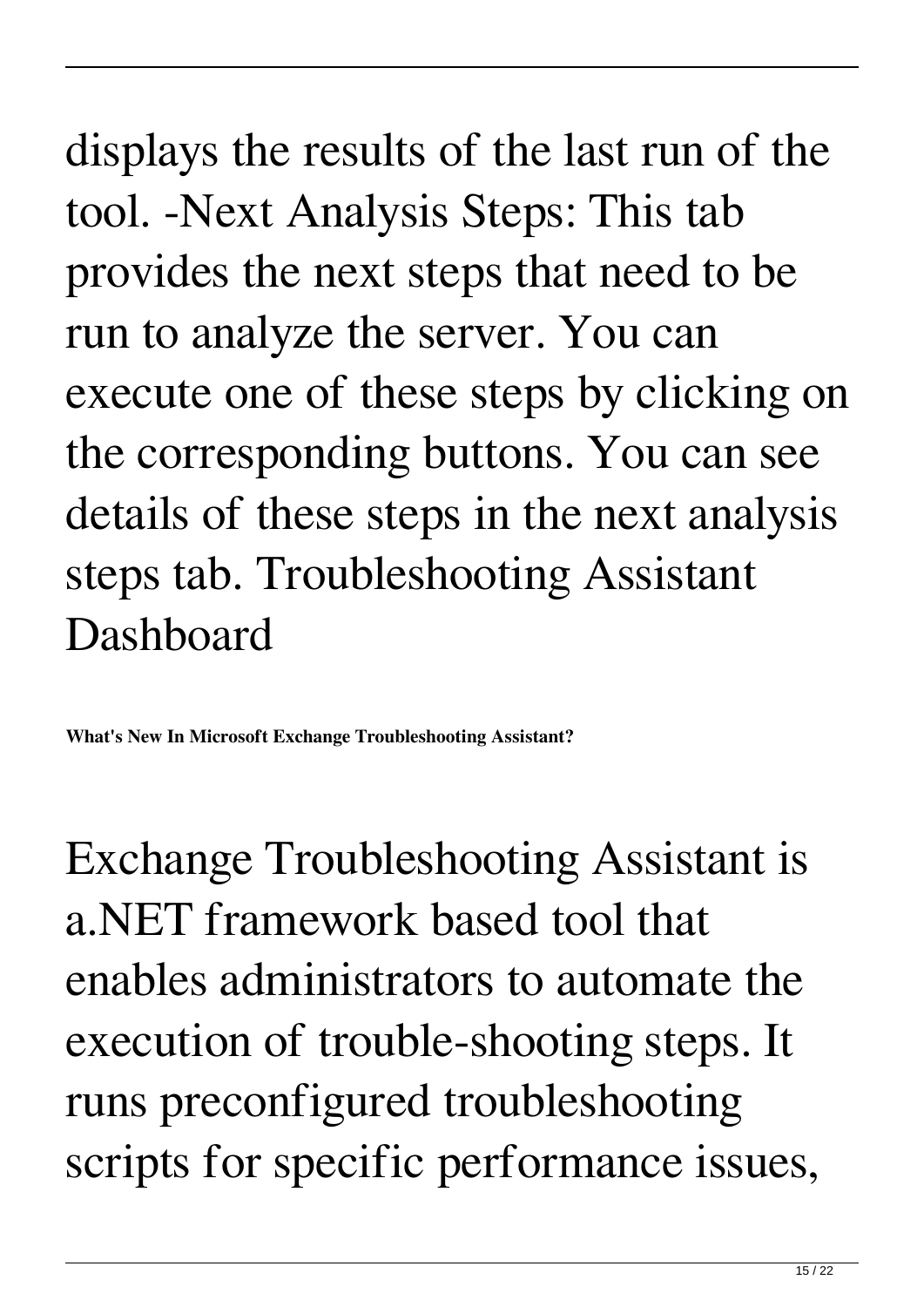# mail flow problems, and database mounting issues. It uses live tracing

information, diagnostic data, and system performance and event log data to identify the root cause of performance, mail flow, and database mounting issues. Microsoft Exchange Server supports troubleshooting by running various preconfigured troubleshooting scripts. Administrators have the ability to create a set of preconfigured scripts that may be executed when specific Exchange server issues are detected. To create the scripts, configure the tool by entering a script file name and a set of commands to execute. The tool provides a wizardlike interface that enables administrators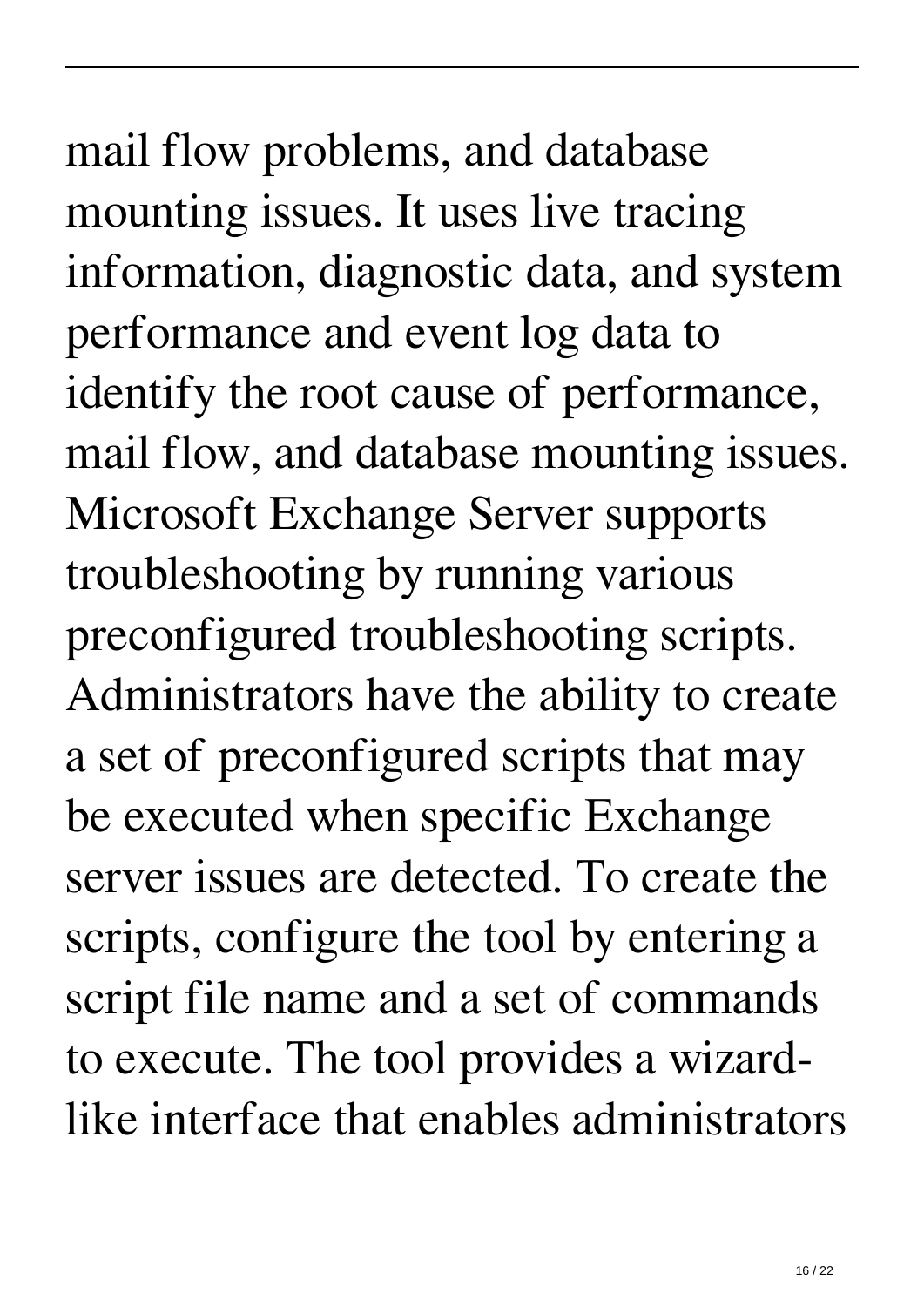## to enter a script name and select the set of steps that they want to run. The tool is designed to be run on the Exchange server itself. It collects and analyses diagnostic data, then generates a set of troubleshooting steps that are to be applied to the server to identify the root cause of the symptoms. When an Exchange server is backed up, the Exchange Troubleshooting Assistant first stops the Exchange service and then

loads the backup configuration file. It

then collects and analyses diagnostic

data, then automatically runs the

preconfigured troubleshooting scripts.

Feature Details: The tool executes the set of trouble-shooting steps on behalf of an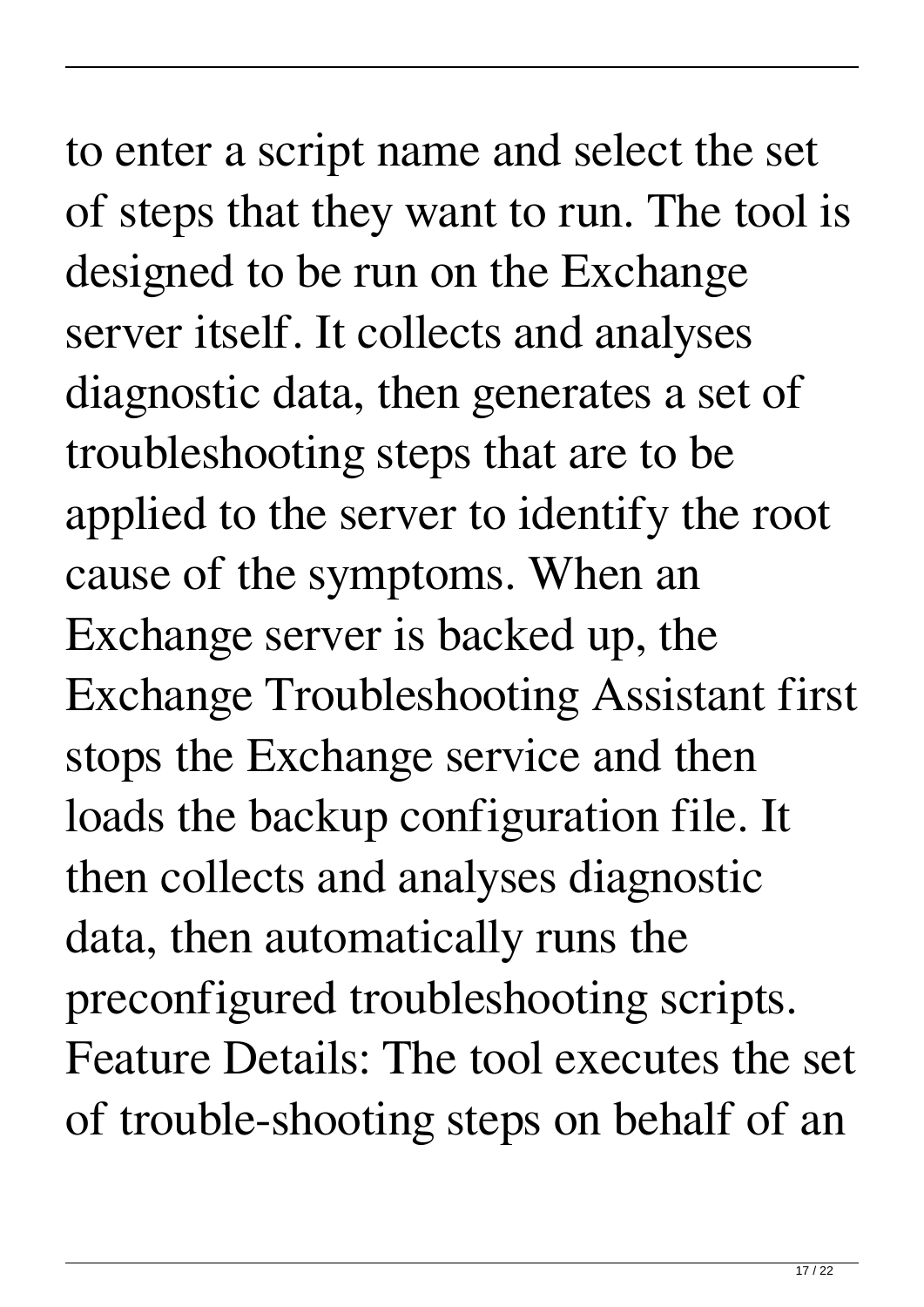## administrator. It uses live tracing information, diagnostic data, and system performance and event logs to detect the root cause of the problems. The tool does not require a system reboot to complete the execution of troubleshooting scripts. The tool collects diagnostic data from the Exchange server, then analyzes it to identify which troubleshooting steps are to be applied. It uses the information to generate the script that will be executed by the Exchange server. The tool collects data from diagnostic counters, mail flow,

event logs and live tracing data. The tool has the ability to collect data from multiple Exchange servers. By utilizing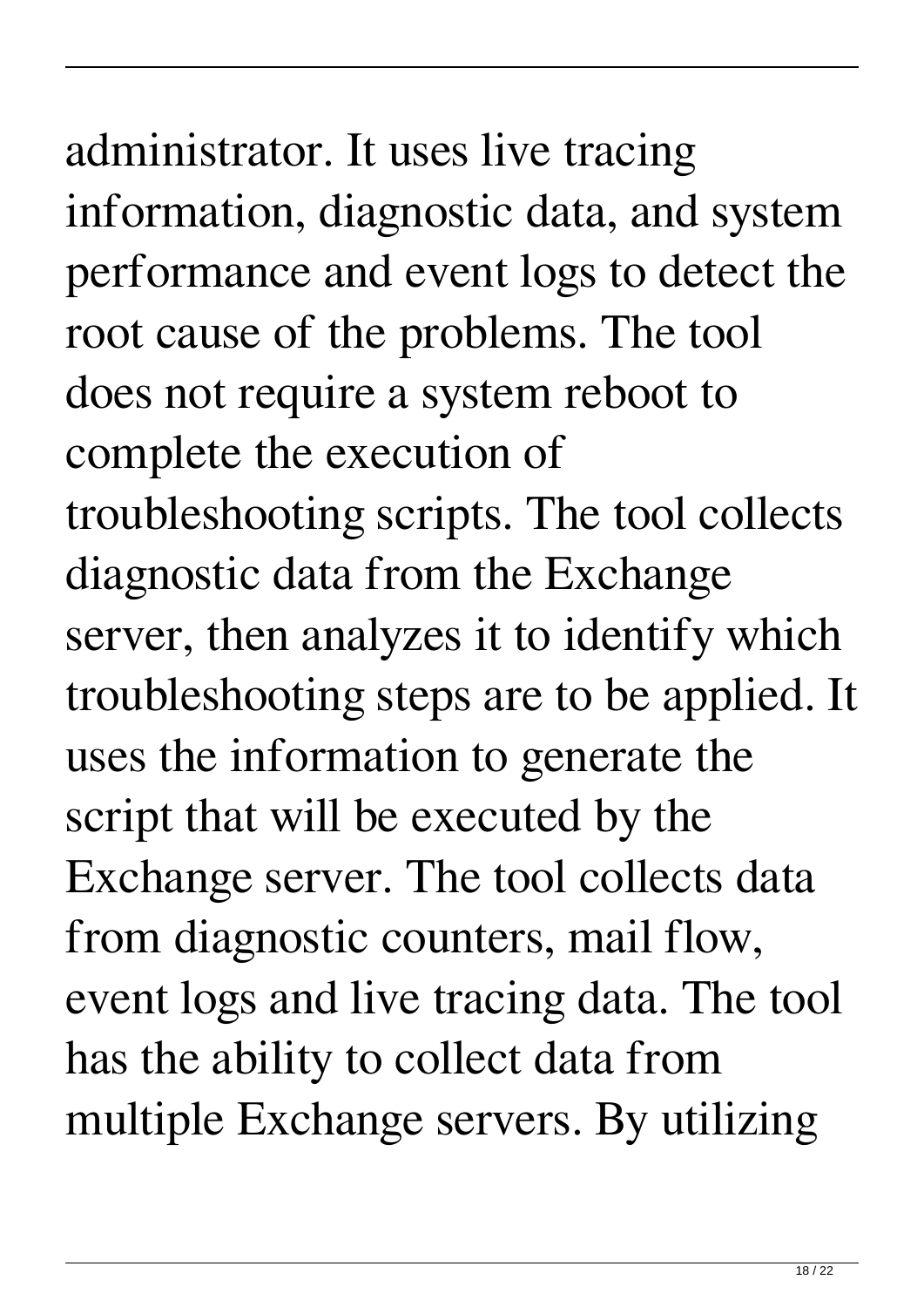### live tracing information, the tool is able to collect information about the behavior of the server and the network at run time. Benefits: The Exchange Troubleshooting Assistant enables administrators to quickly identify the root cause of Exchange server issues. The tool collects and analyses diagnostic data, then automatically generates a set of troubleshooting steps that are to be applied to the server to identify the root cause of the symptoms. The tool executes the steps without requiring a system reboot. The tool automates troubleshooting on the Exchange server itself. Examples: In one example, the tool is configured to detect the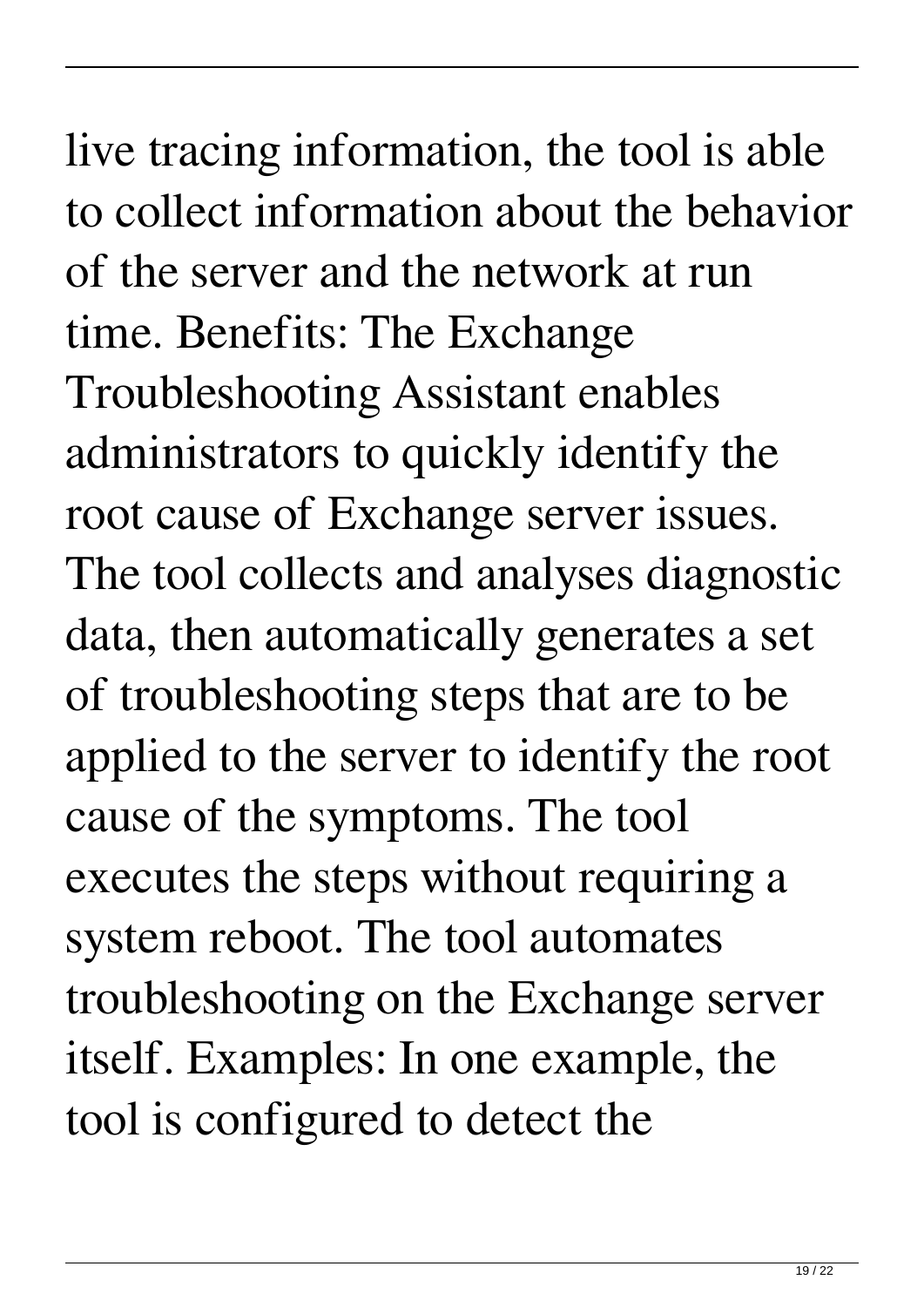### symptoms that are related to database mounting issues. It then generates a set of script steps that are to be executed by the Exchange server. In another example, the tool is configured to detect the symptoms that are related to performance. It then generates a set of script steps that are to be executed by the Exchange server. The tool